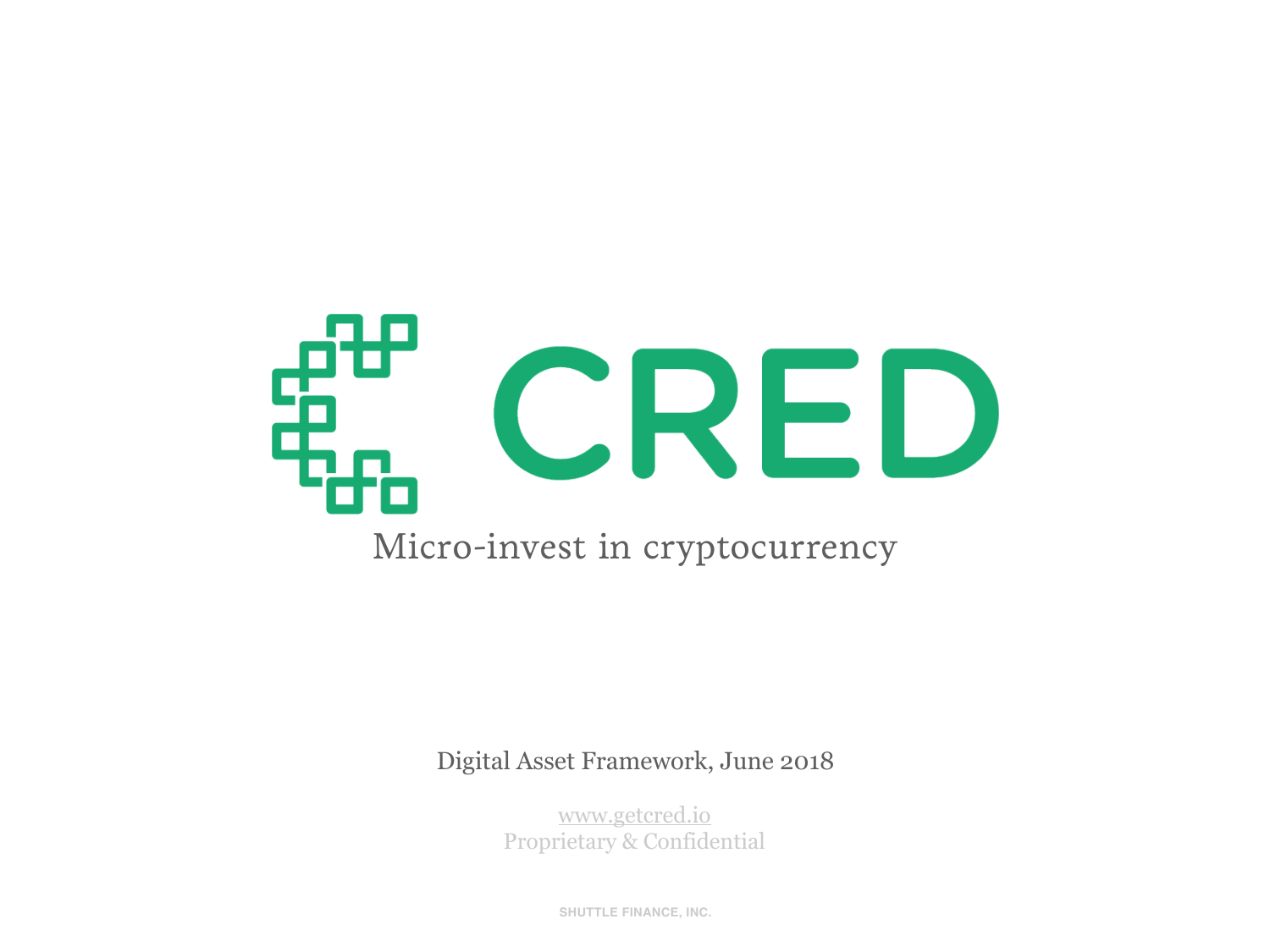#### Contents

| $1.0\,$ | Overview             |
|---------|----------------------|
| 2.0     | Vision & Core Values |
| 3.0     | Technology           |
| 4.0     | Legal & Compliance   |
| 5.0     | Market Factors       |
| 6.0     | Economic Factors     |

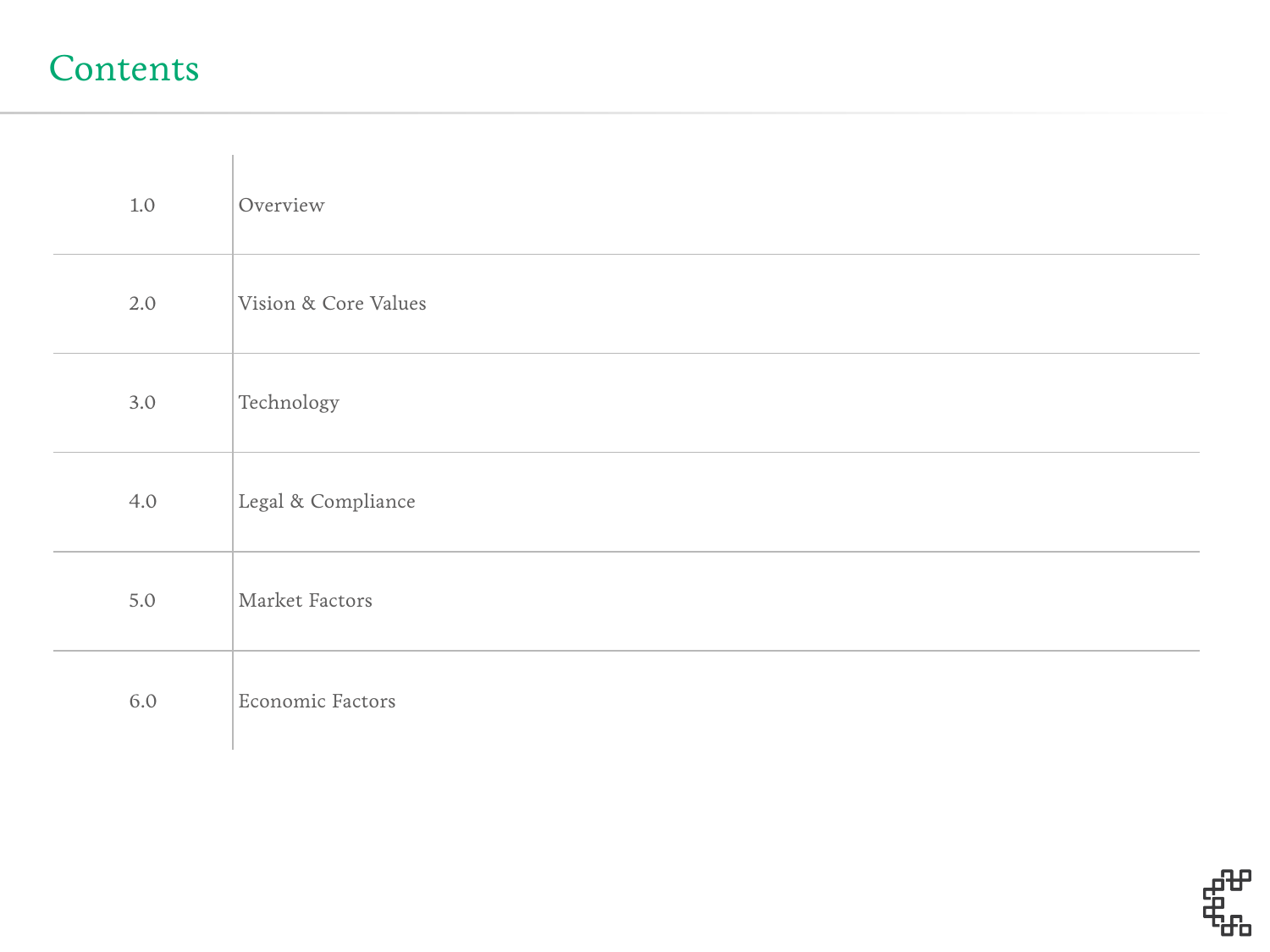### Overview

| 1.0 | Overview    |                                                                                                                                                                                                                                                               |
|-----|-------------|---------------------------------------------------------------------------------------------------------------------------------------------------------------------------------------------------------------------------------------------------------------|
| 1.1 | Purpose     | The purpose of this framework is to evaluate cryptocurrencies for potential<br>listing on the Cred digital asset micro-investing app. It applies objective<br>measures derived from market research and common best practices in the<br>cryptocurrency arena. |
| 1.2 | Flexibility | This is a living document, changing with the evolution of cryptocurrencies<br>themselves as well as regulatory and market factors.                                                                                                                            |
| 1.3 | Authority   | Cred reserves the right to list or not list any digital asset independently of<br>how it performs against Cred's vision or core values.                                                                                                                       |

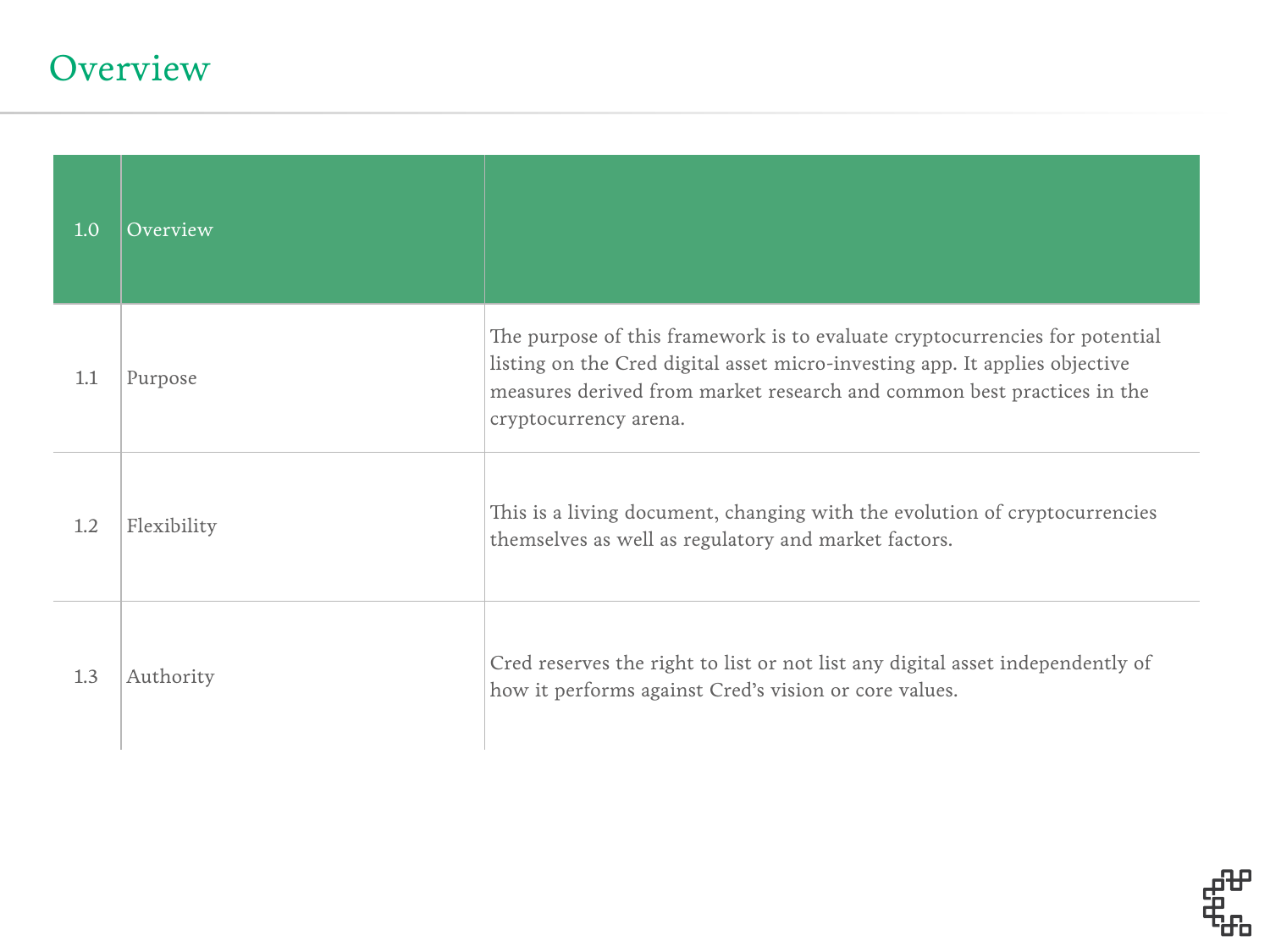| 2.0 | Vision & Core Values | Cred envisions everyday people world-wide accessing valuable<br>cryptocurrencies safely and with great ease.                                                                                                                                                                                         |
|-----|----------------------|------------------------------------------------------------------------------------------------------------------------------------------------------------------------------------------------------------------------------------------------------------------------------------------------------|
| 2.1 | Proof of Value       | The coin meets an existing functional or efficiency need in the market,<br>thereby offering users a tangible underlying value.                                                                                                                                                                       |
| 2.2 | Transparency         | The development team or ownership team is available for and responsive to<br>questions or feedback from the community.<br>Information about the total supply of coin, the percentage their purchases<br>represent, and/or the inflation rate as applicable is readily available to the<br>community. |

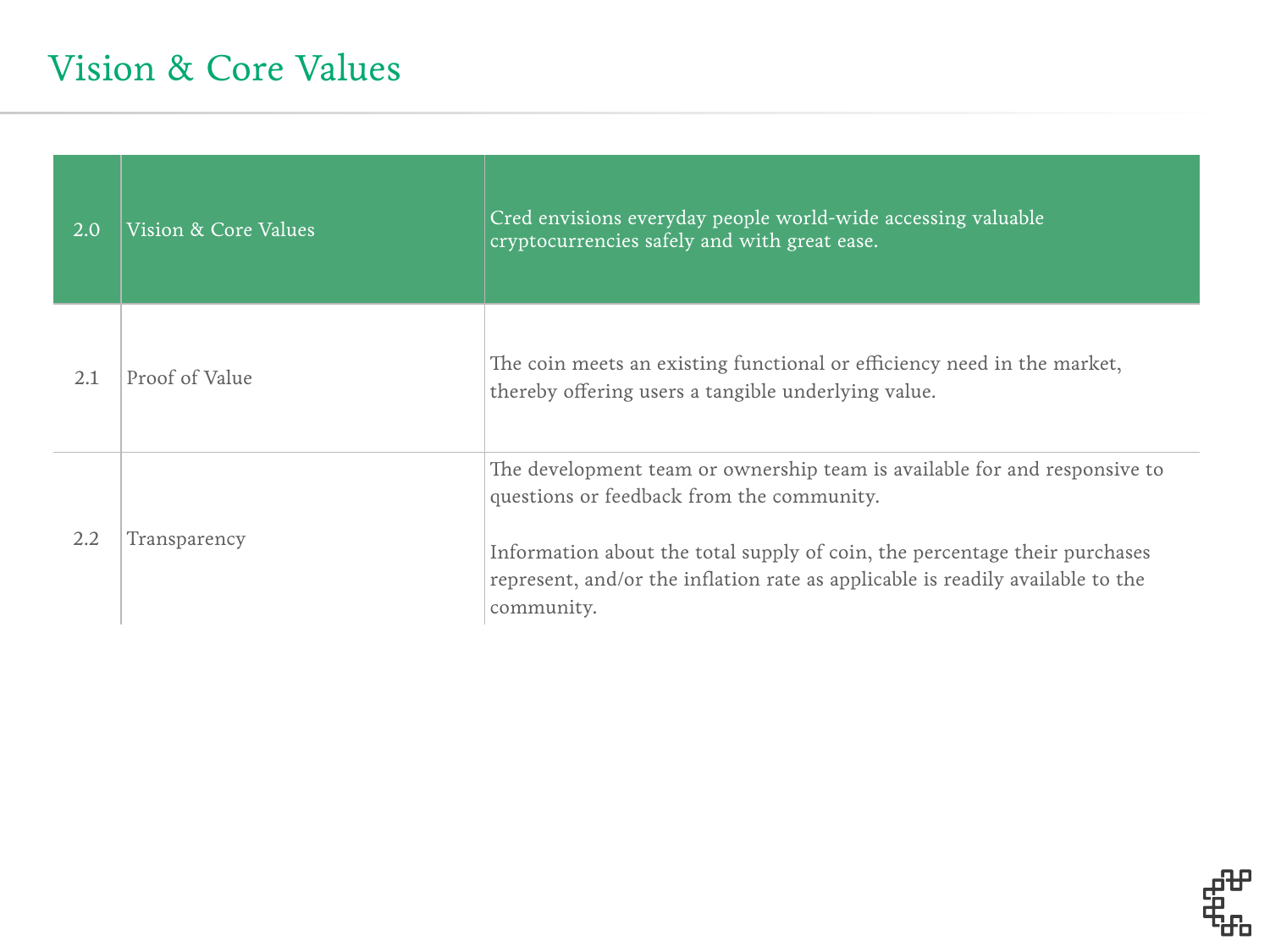# Technology

| 3.0 | Technology                   | Cred partners with excellently engineered and sustainable projects managed<br>by strong leadership teams.                                                                                                                                    |
|-----|------------------------------|----------------------------------------------------------------------------------------------------------------------------------------------------------------------------------------------------------------------------------------------|
| 3.1 | <b>Nodes</b>                 | There are an increasing number of nodes on the underlying blockchain<br>network that supports the coin.                                                                                                                                      |
| 3.2 | Coding & Security            | The coin possesses well-documented development procedures and has a<br>posture and plan to address vulnerabilities and security risks.<br>The coin enforces strict security protocols to limit scams, hacks, and theft of<br>funds.          |
| 3.3 | <b>Business Health</b>       | The product leadership team has a strong track record of success, the<br>engineering team is well-organized and experienced, the finances are well-<br>managed and in order, and the business has the infrastructure and design to<br>scale. |
| 3.4 | Plans for Future Development | The organization plans to release future upgrades to the technology and secure<br>future funding beyond initial investments.                                                                                                                 |

毌

đо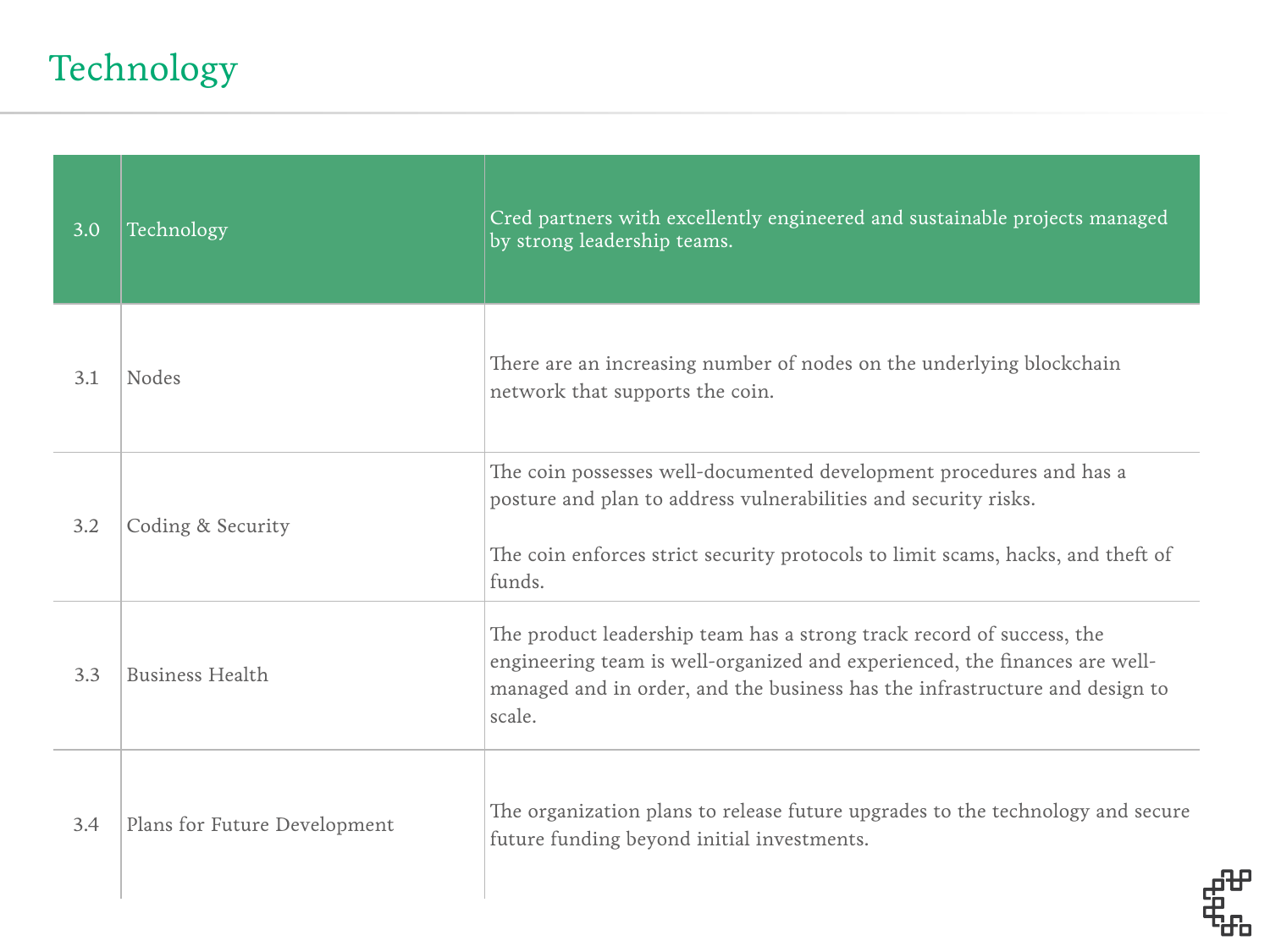## Legal & Compliance

| 4.0 | Legal & Compliance | Cred maintains a posture of openness to partnership and compliance with<br>industry regulators in order to further the legitimacy and long-term adoption<br>of cryptocurrency.                                                                     |
|-----|--------------------|----------------------------------------------------------------------------------------------------------------------------------------------------------------------------------------------------------------------------------------------------|
| 4.1 | Utility            | The coin is not categorized as a security, as defined by US securities law.                                                                                                                                                                        |
| 4.2 | Legality           | The coin's historical and current associations reflect lawful business<br>partnerships and transactions.                                                                                                                                           |
| 4.3 | Compliance         | Coins partnering with Cred fully cooperate with our platform's full KYC/AML<br>requirements, and any future government licensing requirements.<br>Coins listed on Cred also fully comply with the Cred End User Agreement and<br>Terms of Service. |

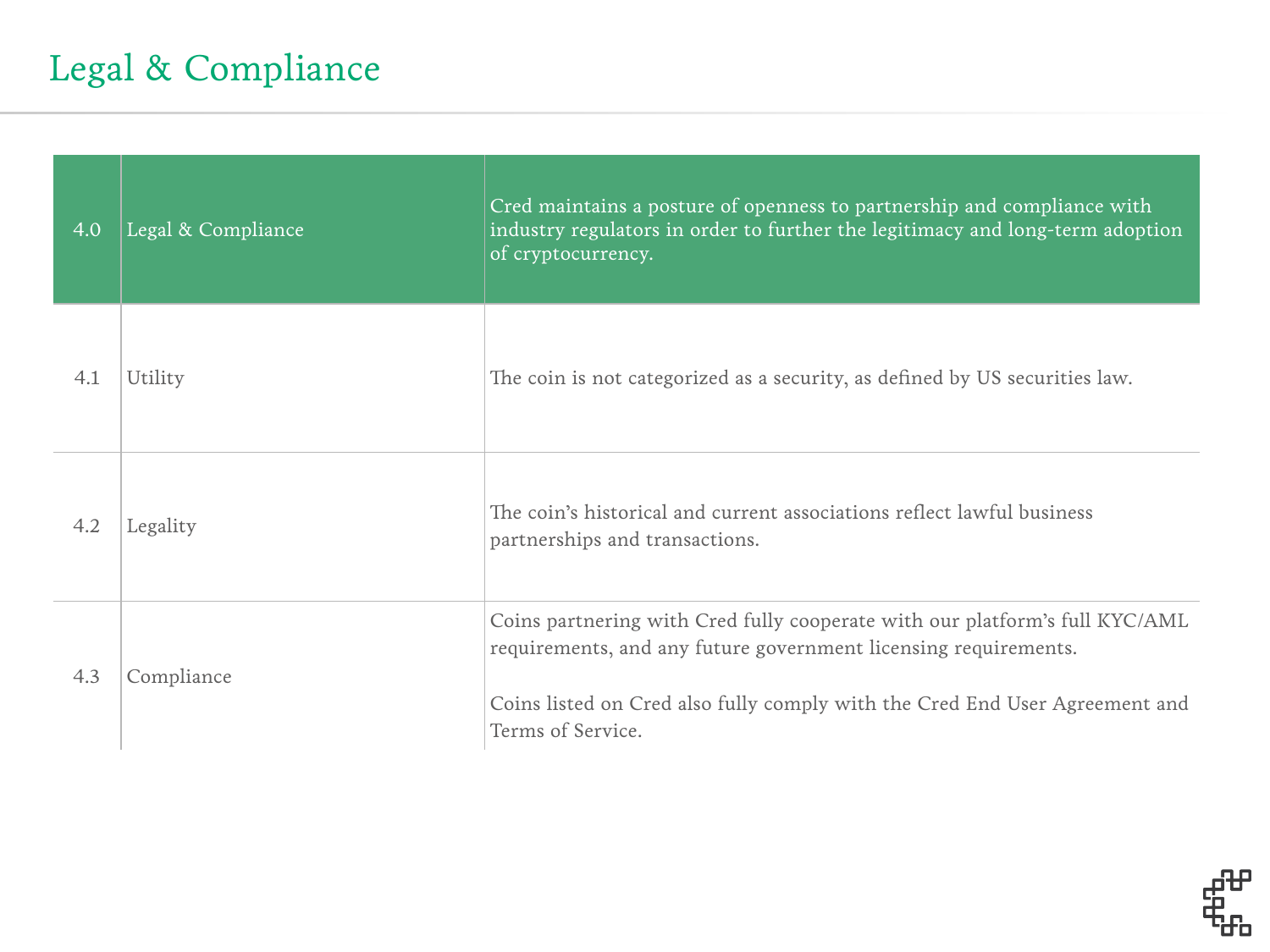### Market Factors

| 5.0 | Market Factors              | Cred supports coins with the most promise for strong network effects,<br>maximizing user adoption.                                                                                                                                                                        |
|-----|-----------------------------|---------------------------------------------------------------------------------------------------------------------------------------------------------------------------------------------------------------------------------------------------------------------------|
| 5.1 | Demand                      | Coins listed on Cred have demonstrated a trend of increased demand, or are<br>uniquely positioned to address a quantifiable consumer demand.                                                                                                                              |
| 5.2 | <b>Community Engagement</b> | If owned, the coin has outlets for consumer engagement and provides valuable<br>contribution to the growing cryptocurrency community. If decentralized, the<br>coin developers provide transparency to the project and engage regularly with<br>interested people groups. |
| 5.3 | <b>Stakeholders</b>         | The coin has a network of external stakeholders, for example joint<br>partnerships, investor relationships, and/or blockchain industry organizations.                                                                                                                     |
| 5.4 | Capitalization              | The coin demonstrates an increasing market capitalization, and demonstrates<br>an upward trend of $#$ of transactions and $#$ of coin holders over time.                                                                                                                  |

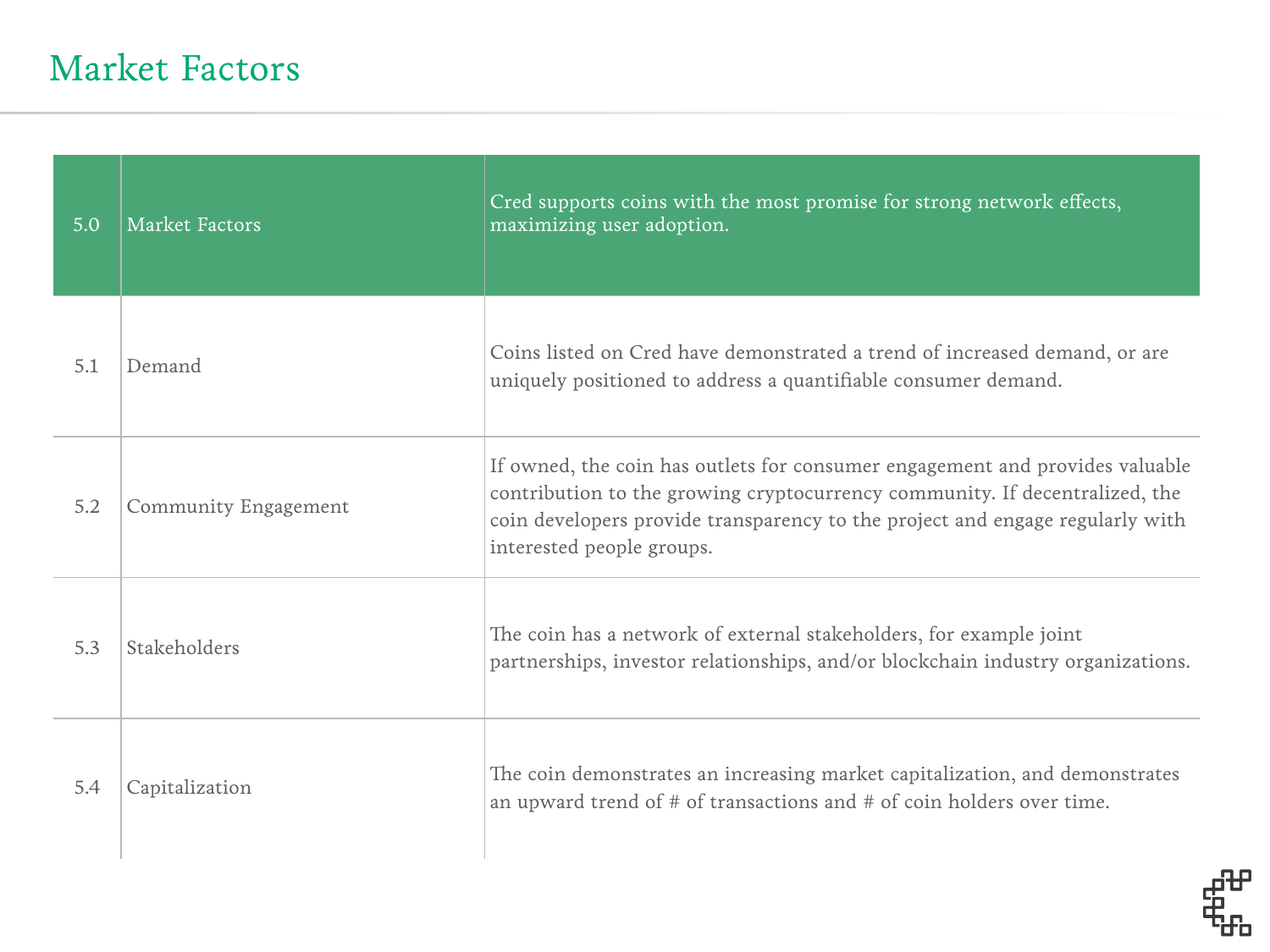| 6.0 | <b>Economic Factors</b> | Cred solely supports alternative coins and does not provide security brokerage<br>services.                                                                                                                         |
|-----|-------------------------|---------------------------------------------------------------------------------------------------------------------------------------------------------------------------------------------------------------------|
| 6.1 | Coin Type               | Coins listed on Cred are defined as service, work, or hybrid coins. The native<br>digital asset has a compelling reason to exist.                                                                                   |
| 6.2 | Coin Supply             | The supply of coins is either capped, with the majority of coins available to be<br>acquired by consumers, or is moderated by an inflationary principal.                                                            |
| 6.3 | <b>Motivators</b>       | The coin includes institutionalized mechanisms to incentivize proper<br>economic conduct by miners, validators, and other members of the coin's<br>technical community, and to deter illegal or unethical behavior. |